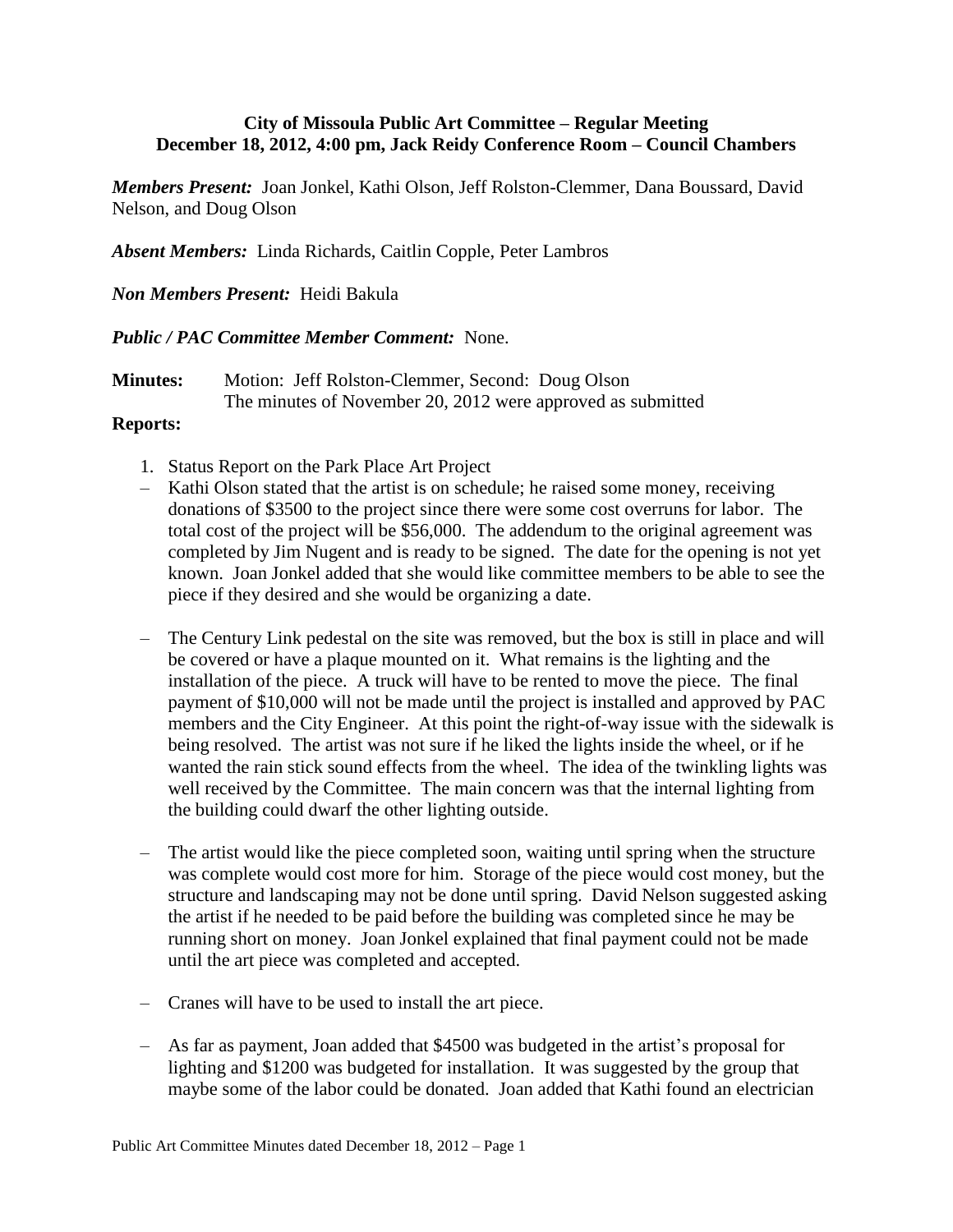that would actually hook up the electricity. Also, it was up to the artist to provide the aesthetics. Joan said she would get an update on the building construction then would consult with the artist. She also thought the subcommittee should go with the artist to Western Montana Lighting to get a sense of what is needed.

- 2. Report on December  $10^{th}$  Subcommittee Meeting on the Pineview Park Project – Jeff Rolston-Clemmer reported that he met with Kim Baker, Doug Olson, Linda Richards, and Joan Jonkel and they discussed the status of the project since Monte Dolack was not interested in pursuing it. It was decided to put out a request for proposal to artists within western Montana. The request would be for already made pieces or proposals with a cost of no more than \$5,600. Artists would have to include cost of installation when considering the project. The art call would be intentionally broad so finished pieces could be considered.
- There would be no additional money available for the Pineview Park Project, although fundraising could be done. The art call will be sent to PAC members for comment and review. Dana Boussard explained that PAC should decide if they wanted to require the requesting group, namely the neighborhood in this case, to come up with a certain percentage in order for PAC to take on the project. She did not want to get into a situation where PAC would have to come up with money after the fact to finish the project. David Nelson added that the City needed to step up on finding funds to ensure maintenance of art pieces around Missoula. At this point there is no commitment to maintain art in the City.
- Jeff asked if PAC or Parks and Recreation could take proposals that would work and then fundraise for installation or additional costs. Joan Jonkel explained that in an art call the money stated was all that was available and has to cover everything. David said that at this point they needed to set a figure, put out the art call and get it done. PAC will pay for the plaque for the art piece which would be around \$400. Dana added that the committee should come up with a  $2<sup>nd</sup>$  and  $3<sup>rd</sup>$  spot at the park for an art piece. Joan explained that there were sites listed: a building for a mural, a gate, or a place for a sculpture.

Doug Olson asked that the site pictures be emailed to him.

- 3. Update on Plaques Ordered and Installation of Plaques
- Joan Jonkel explained that the plaques are ready and the problem is what to affix them to. They could not always be affixed to the art piece. Funding also was a problem for installation. Jeff Rolston-Clemmer stated that Rick Chapman, of Chapman Concrete, agreed to cast two concrete bases for plaques for free, they just needed to have them cast. He thought there were currently two art pieces that needed plaques. Joan said she would ask Kathi Olson about what was currently needed. Doug Olson suggested using a stone. He recently purchased stone for another project and it was \$575 for a sand blasted plaque. Doug Olson also asked if fundraising could be written off. Joan said that it was not always guaranteed that it could be written off; a tax attorney would have to be consulted.